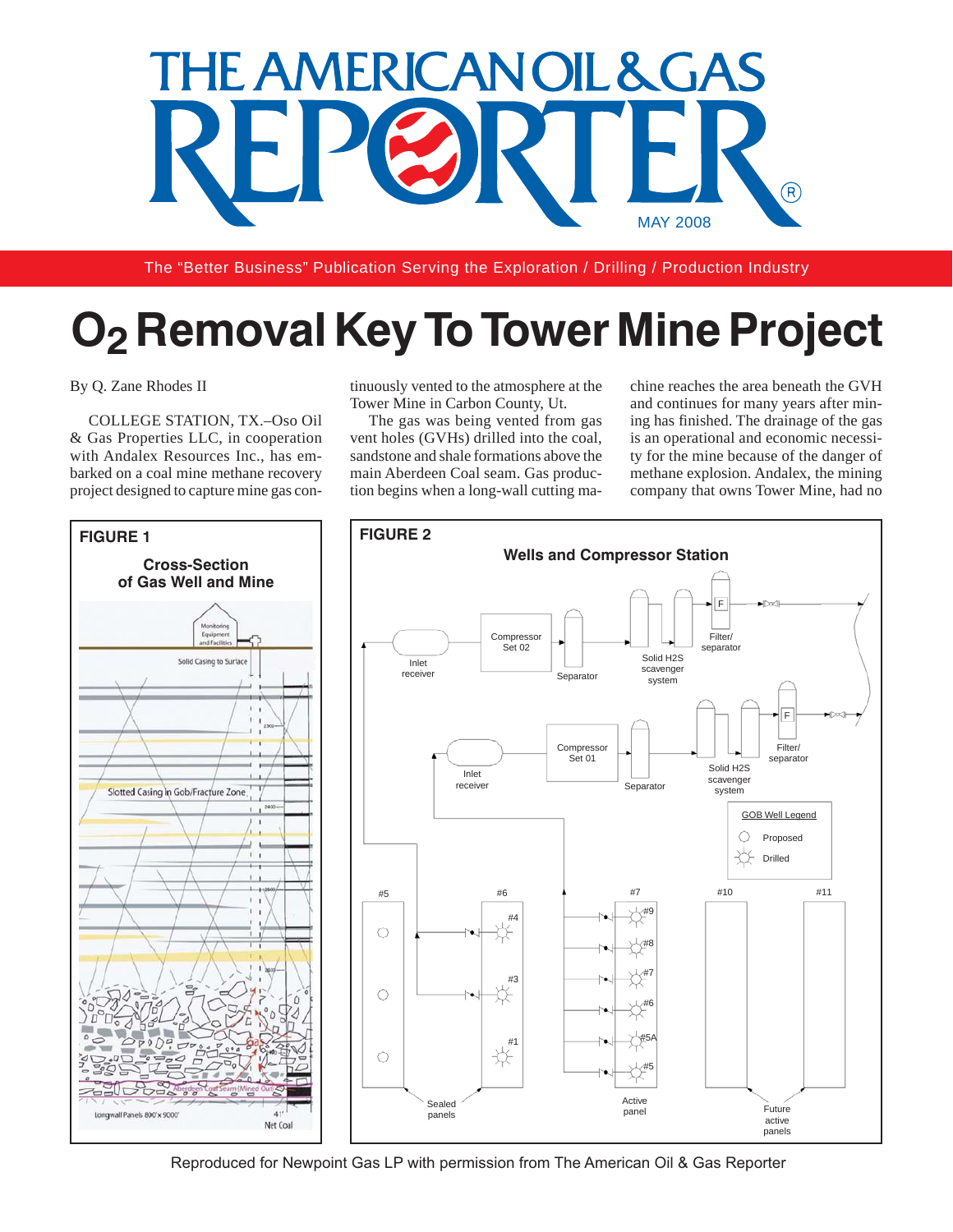



interest in capturing and selling this "gob gas," so Oso acquired the mineral leases and regulatory permits, and installed the infrastructure to capture, transport, process and sell the gas into a local interstate pipeline.

Defined, gob gas is methane diluted with various contaminants from the mine's air ventilation system. The gob gas comes from the long-wall cave areas of Tower Mine and is brought to the surface though the vertical GVHs to ensure mine safety. Oso collects the gob gas at the CVHs, compresses it, and removes a small amount of hydrogen sulfide. A catalytic combustion process-based oxygen removal system was installed to allow the gathering of the gob gas at a vacuum, enabling the maximum amount of gas to be recovered.

The gas is then transported five miles to Pioneer Natural Resources' Castle Gate Field processing plant, where the gas is commingled and carbon dioxide and water are removed, and it is then sold to Questar at its Whitmore Park interconnect 12 miles from Castle Gate.

This project makes economic and environmental sense by allowing the recovery of a valuable gas stream that would otherwise be vented into the atmosphere.

## **Capturing The Gas**

Because of the gas content of the coals, the conventional air ventilation system (using GVHs to extract methane from the gob and ventilating air to maintain safe methane levels during mining operations) was incapable of maintaining the methane content below the required limits set by the Mining Safety & Health Administration, the mining equivalent of the U.S. Occupational Safety & Health Administration.

Each long-wall mining panel measures about 8,000 feet long, 800 feet wide and 10 feet thick. An active long-wall panel releases significant volumes of methane into the mine workings as the coal is being extracted. A "rider" coal seam above the mined seam also contributes to gas production. As the coal is removed from the long-wall face, the roof collapses and the floor heaves, fracturing the rock in the stratigraphic column some 360 feet above and 50 feet below the mined seam. The gas stored in these fractured zones is released and drawn into the mine workings. It is this gas that

is targeted by the GVHs with the objective of recovering high concentrations of methane before it enters the mine's ventilation system (Figure 1).

Once the panel is mined and subsequently sealed, it continues to vent high-Btu methane, although at lesser rates than when a long wall panel is active. The average methane content of the gas vented from active panels is 75 percent, while the gas from sealed panels is 94 percent.

In 2006, Oso installed the gathering system, field compression station and five miles of two, 10-inch pipelines to the Castle Gate Field processing plant. Figures 2 and 3 are schematic drawings that depict the gathering pipelines and compression facilities, as well as the processing plant. The plant was completed in early 2007. Oxygen, hydrogen sulfide, nitrogen and carbon dioxide are removed from the gas prior to sale.

The project is selling gas into the Questar pipeline while Andalex is preparing to begin mining a new long-wall panel. Gas sales increased from an average of 130 Mcf a day in January 2007 to almost 2.0 million cubic feet a day by July 2007. Starting a nitrogen rejection unit (NRU) last July has allowed the processing of high-nitrogen content gas. The processing capacity of the NRU is 8.0 MMcf/d and sales in this range are expected during the mining of the next active longwall panel. The expected life of the mine is at least another 11 years, with gas production expected for 18 years.

Greenhouse gas emission reduction credits, also known as voluntary emission reduction credits, are an important revenue stream expected to add significant economic value to this project. Since the methane–which would otherwise be emitted into the atmosphere–is recovered and used as a clean-burning energy resource, the project qualifies as a verifiable greenhouse gas emission reduction project.

A project design document (PDD) has been prepared by Ruby Canyon Engineering for the Tower Mine methane recovery project. The document describes the baseline emissions from the mine and the resulting reductions. The PDD addresses the issues of "additionality," where it is clearly demonstrated that the project is not business-as-usual as a conventional gas production and sales project. Many of the unique aspects of the project are described in the PDD, and a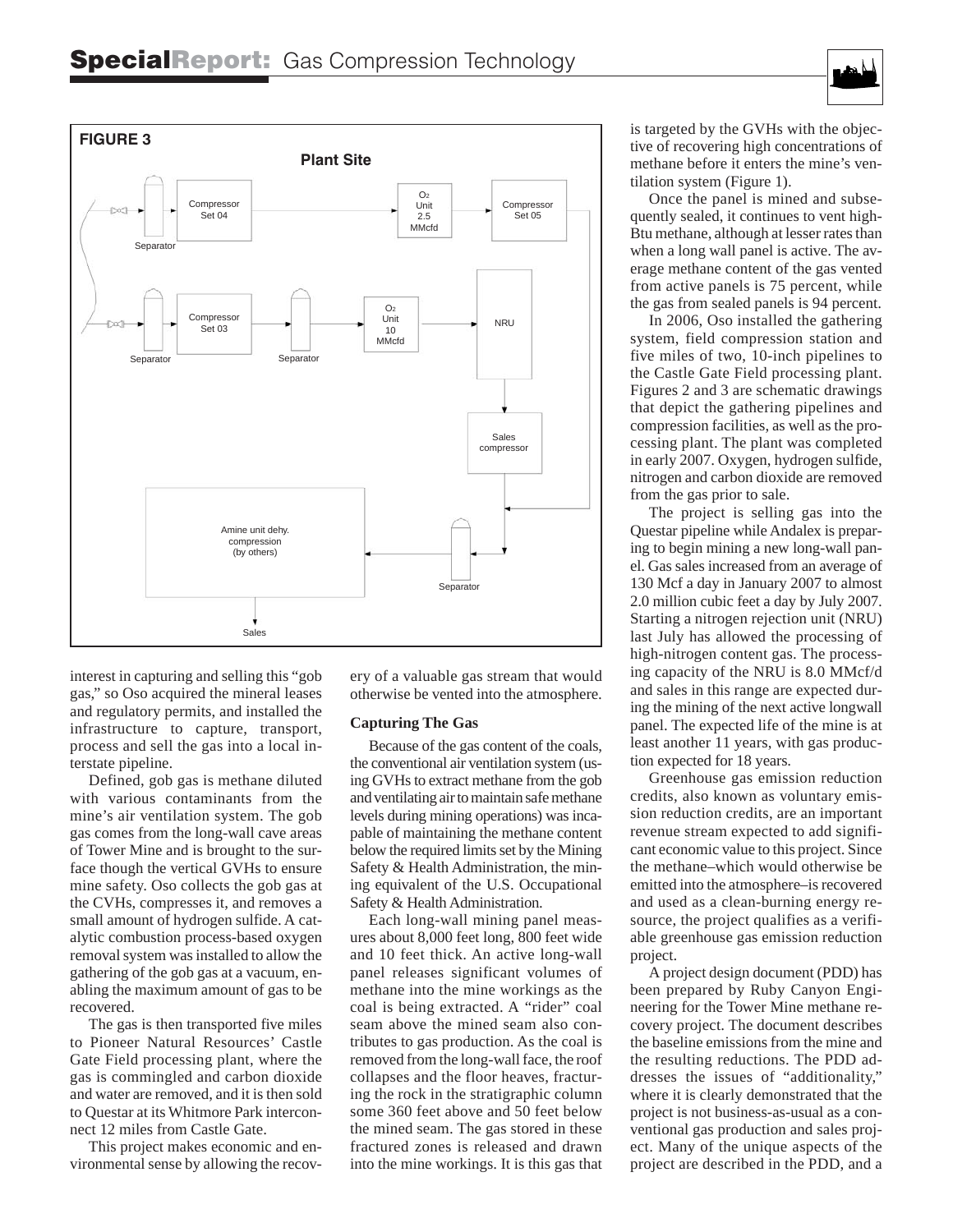monitoring plan is outlined that describes how Oso is metering and documenting the methane emission reductions generated by the project.

### **Oxygen Removal System**

The  $O<sub>2</sub>$  removal system is a key element in the methane production operations. The system is based on the catalytic combustion of oxygen (Figure 4). The gas stream in the project contains a significant amount of propane and heavier  $(C_3^+)$  hydrocarbons, which lower the ignition temperature of the system's catalytic reaction compared with a pure methane stream. Lower ignition temperatures reduce the maximum design temperature required when the heat of combustion is considered constant.

The inlet gas is introduced into a particulate filter after liquid separation, where fine particulates are removed to prevent catalyst clogging. The gas goes through a heat exchanger to heat the gas to the required reaction temperature during steady-state operation. There is a coolgas bypass to allow for temperature control going to the reactor. During startup, an electric heater is used to heat the gas to the required reaction temperature. The heater also can be used continuously when there is not enough oxygen in the inlet gas to generate enough temperature rise across the reactor to maintain inlet reactor temperatures through crossheat exchange alone.

The reactor contains the catalyst and is designed to have sufficient volume of catalyst necessary to "burn" the amount of oxygen required. The gas then flows through two high-temperature, air-cooled heat exchangers equipped with dual variable frequency drive fans. They cool the gas leaving the reactor to reduce the temperature rating of the cross-heat exchanger, as well as the temperature difference in the exchanger to the desired 100 degrees Fahrenheit (the VFD drive allows this level of control).

The gas then flows through the heat exchanger, where it is cooled further and is introduced into the final air cooler. Condensed water is removed in a separator, and the gas exits the system. The combustion of the  $O<sub>2</sub>$  yields water and carbon dioxide, and depending on inlet oxygen levels, can make the gas water-saturated and increase the  $CO<sub>2</sub>$  levels significantly.

Two oxygen analyzers are used in the system. One analyzer is in the inlet portion of the plant and is used to shut the



plant down if the oxygen level exceeds the plant maximum. Another analyzer is located at the outlet of the plant to verify the  $O_2$  outlet specification of 10 parts per million. Systems used to treat low concentrations of oxygen do not require high-temperature air coolers, since the reaction does not generate as great a temperature rise.

#### **System Performance**

The first oxygen removal plant was leased to Oso and commissioned in November 2006. The skid-mounted plant was originally designed to remove 4.0 percent  $O_2$  and was deployed near Stephenville, Tx. The plant was refurbished and modified to remove up to 0.75 percent oxygen from the gas. This change in maximum oxygen content reduced the amount of equipment in the plant and allowed a quick turnaround.

The reduction in the allowable oxygen content also made sense from an operations perspective, because gas with this much  $O_2$  will contain 3.0 percent nitrogen–the pipeline limitation for total inert gas content–and since the NRU was not available, a higher oxygen capacity did not appear necessary at that time. This oxygen plant had a maximum capacity of 2.5 MMcf/d. Installing the plant allowed gas sales to start before the remainder of the plant was complete. It took only one day to install, with startup requiring less than one day.

This plant was used to treat sealed panel gas, which has less oxygen content. Initial inlet  $O_2$  concentrations were 1.0 percent (well above the 0.75 percent design level), and volumes reached 1.950 MMcf/d.

It is worth noting that the sales gas recipient had considerable trouble accurately measuring the outlet oxygen concentration in the parts per million range. In fact, the laboratory hired for this task insisted that the plant was not removing the  $O_2$  below 0.2 percent.

After increasing the reactor temperature several times, the outlet oxygen concentration remained constant. Because reactor efficiencies increase with increasing temperature, a constant oxygen outlet concentration was not possible and indicated faulty testing procedures. A new lab with more experience was hired, and the  $O_2$  content was not detectable at less than one part per million. This plant remained in service until September 2007, when the full processing system was brought on line.

The oxygen removal plant that was specifically designed for the Tower Mine methane recovery system can remove up to 3.0 percent  $O_2$  at 10.0 MMcf/d. The outlet oxygen specification was maintained at less than 10 ppm. The system was designed to be "self-sustaining" at oxygen concentrations above 1.0 percent, meaning that after startup with  $O_2$  levels above 1.0 percent, the electric heater is not used and the plant will consume only the electricity required by the air-cooled heat exchangers (23 horsepower). This plant was delivered in January 2007 but was not started until July, when the NRU became available. This system is mounted on two 10 X 30-foot skids.

The oxygen content of the gas is determined by the phases of the mining operation, and the maximum oxygen con-